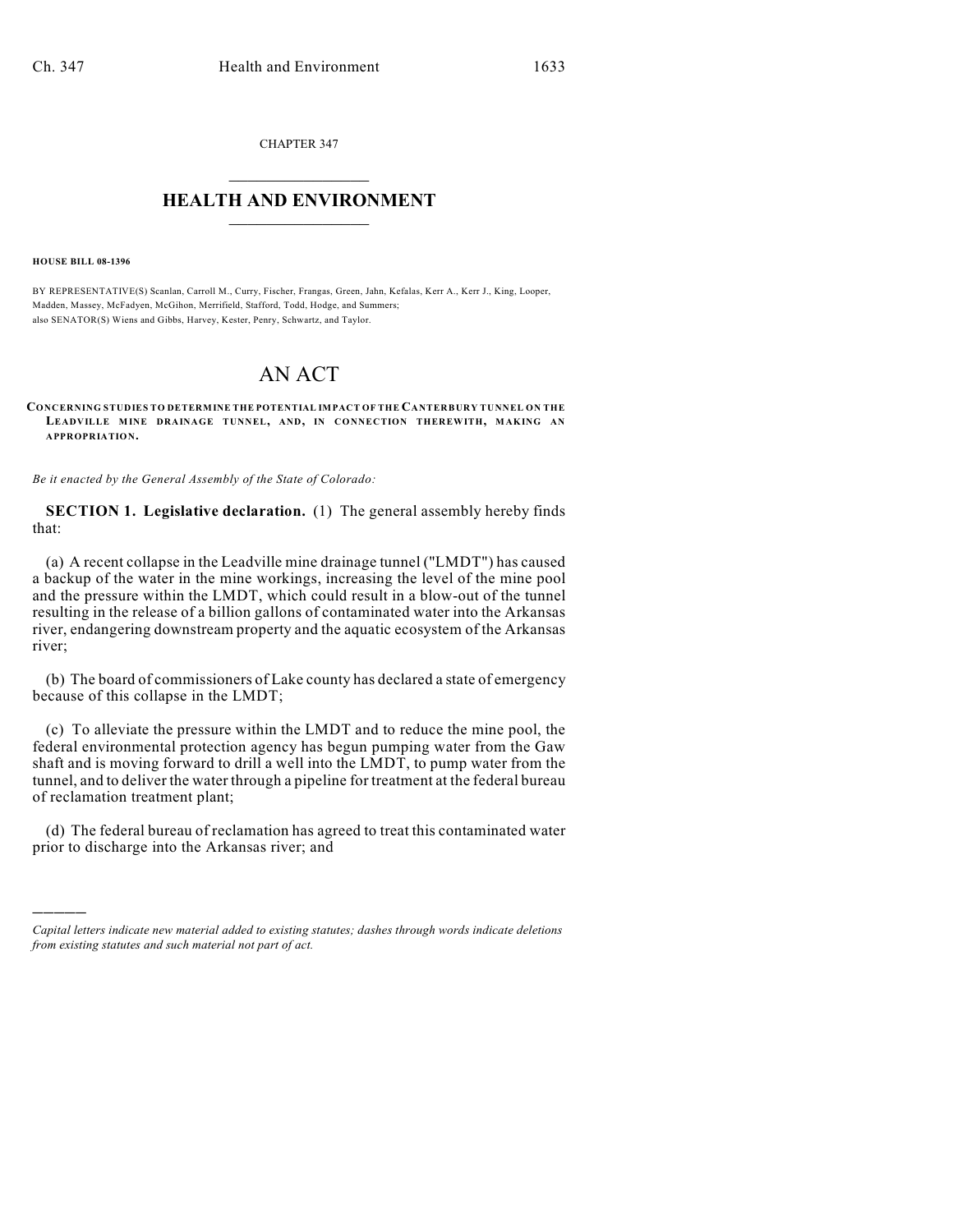(e) Water flowing from the collapsed Canterbury tunnel has been identified as a source of water that may be contributing to the mine pool that drains into the LMDT and to the build up of pressure within the LMDT.

(2) The general assembly hereby determines that further study is needed to determine whether there is a significant hydrological connection between the Canterbury tunnel and the LMDT, whether pumping water from the Canterbury tunnel would significantly reduce the flow of water into the mine pool or the LMDT, whether such pumping could have an adverse impact on the area, and whether there are other legal, technical, or physical impediments that must be addressed before water can be pumped from the Canterbury tunnel.

(3) The general assembly hereby declares that this act is necessary to resolve the legal, technical, and physical uncertainties that must be addressed before water can be pumped from the Canterbury tunnel.

**SECTION 2.** 25-16-104.6 (2), Colorado Revised Statutes, is amended BY THE ADDITION OF A NEW PARAGRAPH to read:

**25-16-104.6. Fund established - administration - revenue sources - use repeal.** (2) The general assembly may appropriate up to two and one-half percent of the moneys in the hazardous substance response fund for the department's costs of administration and its costs of collection of fees or civil penalties pursuant to section 25-16-104.5. In addition, the department is authorized, subject to appropriation by the general assembly, to use the moneys in the fund for the following purposes:

(g) (I) TO CONDUCT OR CONTRACT TO CONDUCT A STUDY OR STUDIES TO DETERMINE WHETHER WATER FROM THE CANTERBURY TUNNEL IN LEADVILLE, COLORADO, IS CONTRIBUTING TO AN INCREASE IN THE MINE POOL THAT FEEDS INTO THE LEADVILLE MINE DRAINAGE TUNNEL THAT MAY LEAD TO POTENTIAL CONTAMINATION OF A PUBLIC WATER SOURCE. SUCH STUDIES SHALL INCLUDE A COMPARISON OF THE SHORT- AND LONG-TERM COSTS AND BENEFITS OR IMPACTS OF DRILLING A VERTICAL WELL INTO THE CANTERBURY TUNNEL AS OPPOSED TO REOPENING THE CANTERBURY TUNNEL BY DRILLING A HORIZONTAL WELL, INCLUDING BUT NOT LIMITED TO THE FOLLOWING FACTORS:

(A) THE BENEFITS OF REDUCING FLOW INTO THE LEADVILLE MINE DRAINAGE TUNNEL AND THE MINE POOL;

(B) REDUCING OR ELIMINATING THE CONTAMINATION OF PUBLIC WATER SOURCES FROM AN ELEVATED MINE POOL;

(C) ANY OTHER BENEFITS OR IMPACTS FROM THE DEWATERING OF THE CANTERBURY TUNNEL;

(D) THE COSTS OF LOCATING AND DRILLING A WELL IN OR NEAR THE CANTERBURY TUNNEL; AND

(E) WHETHER LEGAL, TECHNICAL, OR OTHER BARRIERS EXIST TO DRILLING A WELL INTO THE CANTERBURY TUNNEL AND PUMPING THE DISCHARGE OFFSITE. IF THE